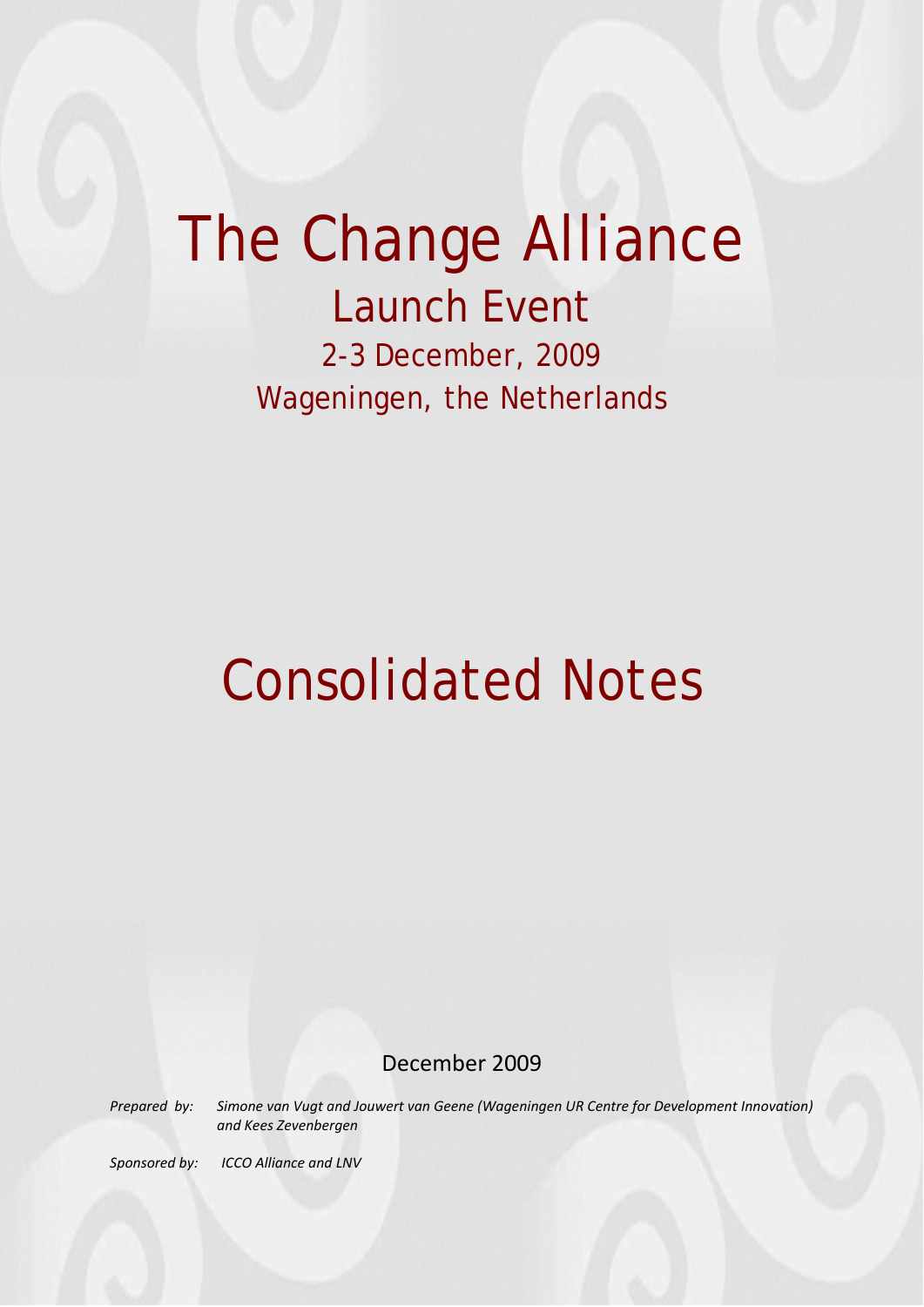## 1 **Setting the stage...**

#### **1.1 Opening and introductions**

The Change Alliance launch event was officially opened by Hettie Walters (ICCO and the chair woman of the foundation group of the Change Alliance and Jim Woodhill (Wageningen UR – Centre for Development Innovation):

"We are facing significant challenges like climate change, widespread poverty, limited access to water. How can we cope with these in more democratic and cooperative ways? There is an increasing interest for multistakeholder processes: bringing people together to cooperate effectively to address issues at hand. This increase raises some questions: How well do these processes work? Do they address deeper challenges? Do they truly and effectively inspire change?"

In this light, the following **objectives** were set for the launch event of the Change Alliance:

- 1. Shape the future direction of alliance
- 2. Establish learning and action agenda: what are the big questions we face, which support do we need, what would enable us to become better?
- 3. Map actors, initiatives & concepts: define the boundaries of the initiative
- 4. Explore principles for engagement: define the core principles to move forward
- 5. Next steps: define what we need to do

See annex 1 for the full programme of the launch event.

#### **1.2 Getting to know each other**

Some 60 professionals from all over the world gathered in Wageningen. The participants to the launch event first split up in small groups and introduced each other by drawing each other's faces and telling their personal stories that led them to participating in this event.



See annex 2 for the list of participants.

#### **1.3 Mapping actors, initiatives and ideas**

In pairs the participants went on to brainstorm on actors, initiatives and ideas or concepts that they felt important for the Change Alliance to engage with.

This brainstorm led to a rich overview of potential partners and ideas for the alliance, almost without any



boundaries. The brainstorm of actors included development organisations, donors, academics, policy makers, private sector, social movements, media and communities.

Ideas on initiatives included civic driven changes, sectors specific programmes and many specific initiatives in different regions.

The brainstorm on concepts included ideas like methods and tools for multi‐stakeholder engagement, power analysis, complexity, room for emergence and many specific tools, methods or ideas on how to engage within the Change Alliance.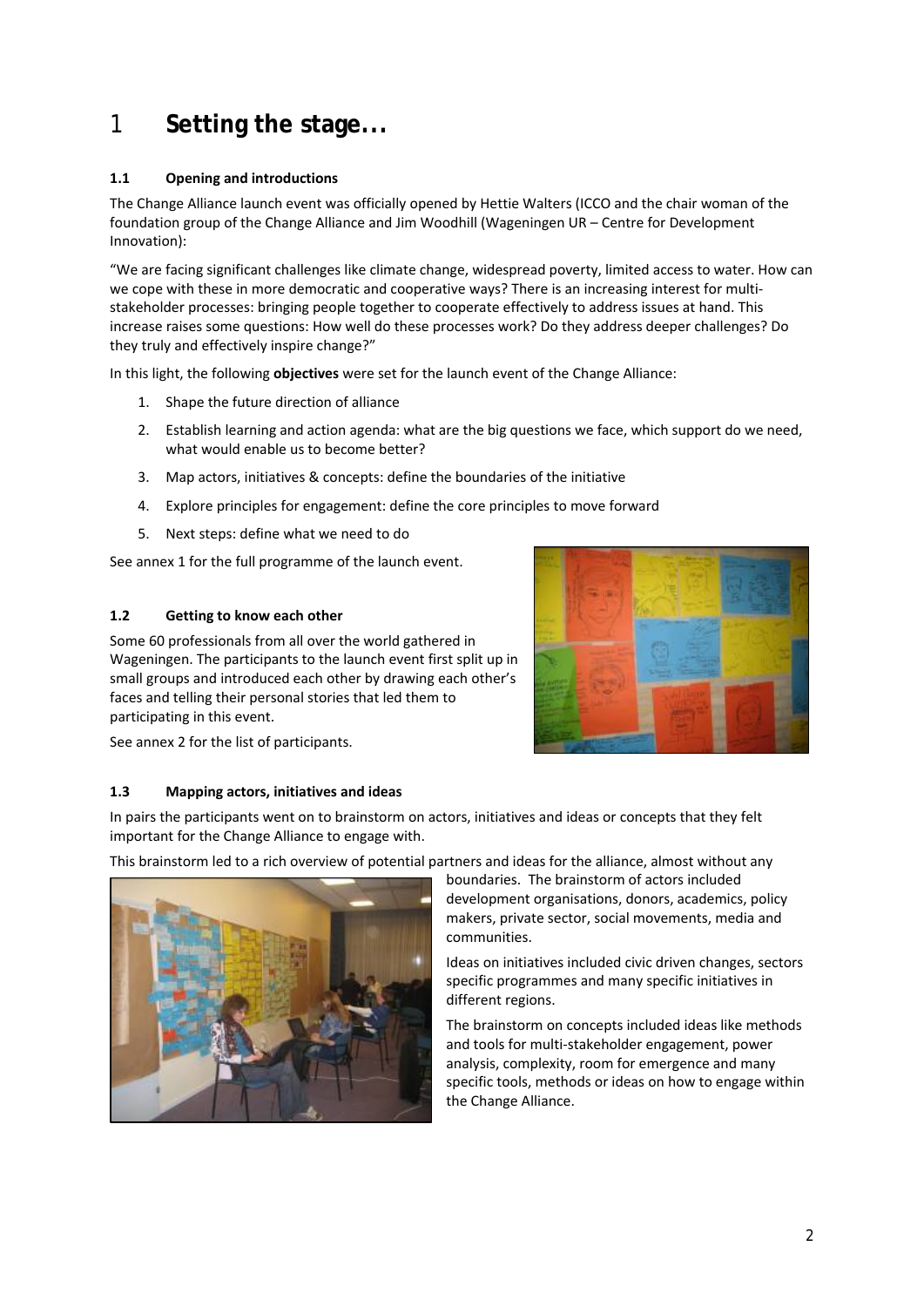#### **1.4 Expectations about the Change Alliance**

In a plenary session a mindmap was created about the expectations participants had about the Change Alliance. This included the things they anticipated to gain from the initiative as well as what they thought they could bring in. Participants in particular think to gain from the alliance:

- a more united voice to advocate for the need for multi-actor engagement processes;
- confidence and inspiration from different approaches;
- a deeper understanding about the impact, costs, methodologies and underlying assumptions to the processes;
- access to expertise matching practitioners and processes;
- learning from each other's successes and failures;
- a more professional and grounded approach to processes; and
- networking opportunities.

The contributions that participants and their organisations intend to make towards the Change Alliance included:

- access to existing networks with legitimacy;
- practical experiences and cases to share and learn from;
- evidence that processes work to substantiate advocacy; and
- capacity development on process and facilitation skills.

#### **1.5 Learning agenda for the change alliance**

At the end of day 1, time was spent to explore a learning agenda for the Change Alliance. The following ideas emerged:

- *Facilitation:* What is the role, needed capacity for process facilitators, sustainability, neutrality?
- *Learning:* How does learning on social change take place? How do we document and share? Forums for lead thinking? Linking sectors? Dealing with ethics and confidentiality? Ownership of documentation?
- *Action:* How do we move from learning to a common movement (if at all)? How do we scale up? Policy and advocacy.
- *Toolbox:* Development of a toolbox of methods, tools, technique to apply in practice
- *Governance:* Governance of the Change Alliance: internal politics, funding, identity etc
- *Concepts:* complexity, emerging processes, power, dynamic environments, change during change
- *Mission:* Further effective change processes that honour transparency, accountability and participation in processes.
- *Process typologies:* What are preconditions and types of multi‐actor engagement processes?

#### **More information about this launch event and The Change Alliance: www.changealliance.org**

#### **Postal address:**

P.O. Box 88 6700 AB Wageningen The Netherlands

#### **Visitors address:**

Lawickse Allee 11, Building 425 6701 AN Wageningen The Netherlands

#### **Phone & E-mail:**

Tel: +31 317 486 800 Fax: +31 317 486 801 E-mail: info@changealliance.org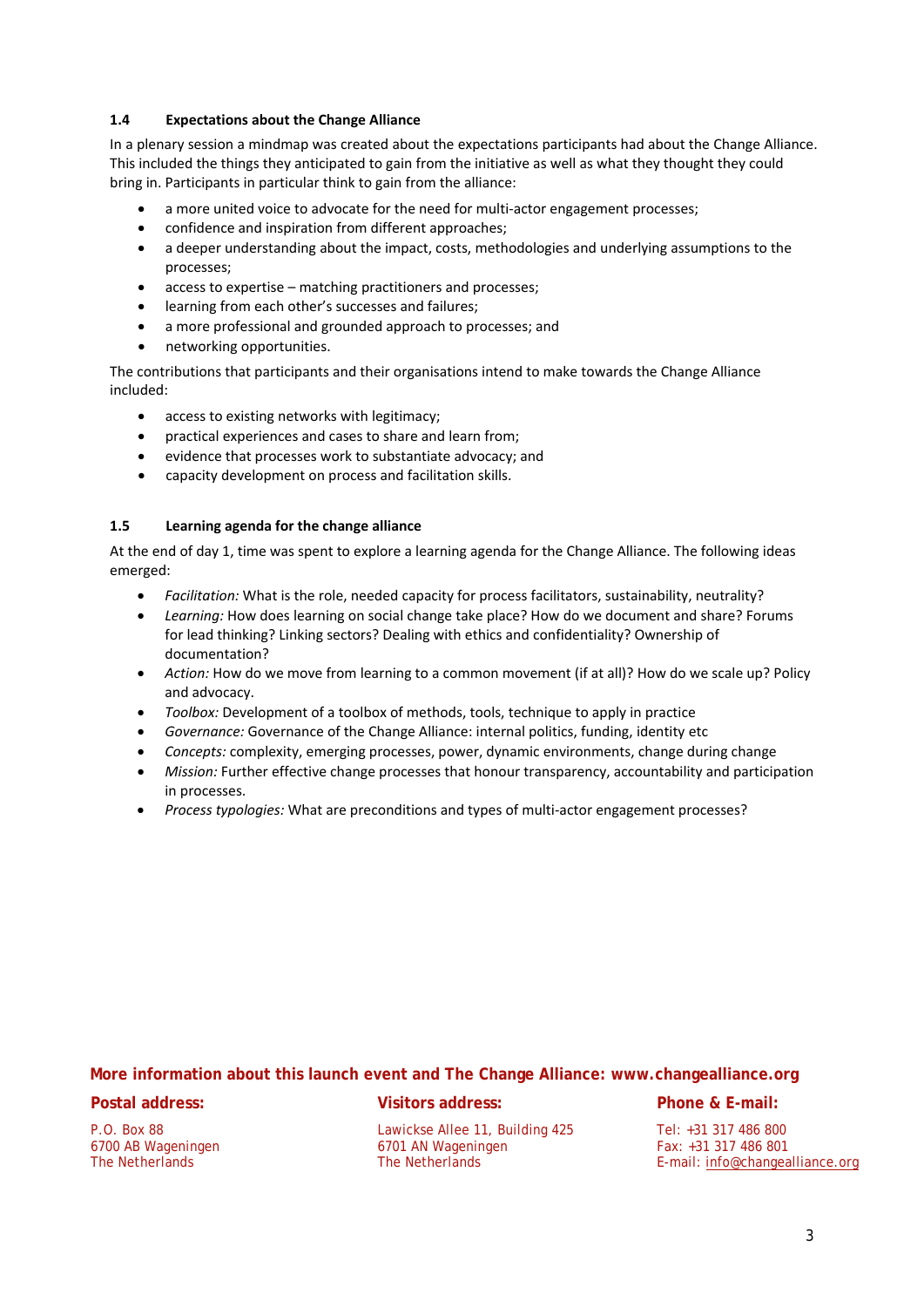## **2 Forging ahead...**

#### **2.1 What is the Change Alliance ‐ Exploring the Emerging Issues and Questions**

During the second day of the event, a first attempt was made to converge the multitude of ideas and suggestions through a framing exercise based on the following questions:

- *1. Which are the things the Change Alliance has to deal with?*
- *2. Which of these are at the core of the alliance? (core circle)*
- *3. Which are important but less central? (in larger circles, middle or periphery)*

After having discussed these questions in eight groups, the plenary gathering converged on the following:

• Change is a continuous and complex process. Its direction is often determined by the power dynamics between the various stakeholders involved;



- Change happens, regardless of our interventions;
- Change is not a neutral phenomenon the determination of its direction is value‐laden;
- Change can occur through multi‐actor processes a diverse range of learning, dialogue and innovation processes that complement formal governance mechanisms. Multi‐actor processes bring citizens and stakeholders from government, civil society and business together to tackle difficult issues in ways that build trust and understanding and enable collective action. Good multi‐stakeholder processes are open, creative, learning orientated and empowering. They offer spaces to go beyond formalised negotiation, adversarial politics and conventional advocacy.

In this setting, the gathering believes the Change Alliance:

• is a gathering of professionals and organisations that are involved in supporting, enabling and/or facilitating multi-actor processes that aim at transformational societal change;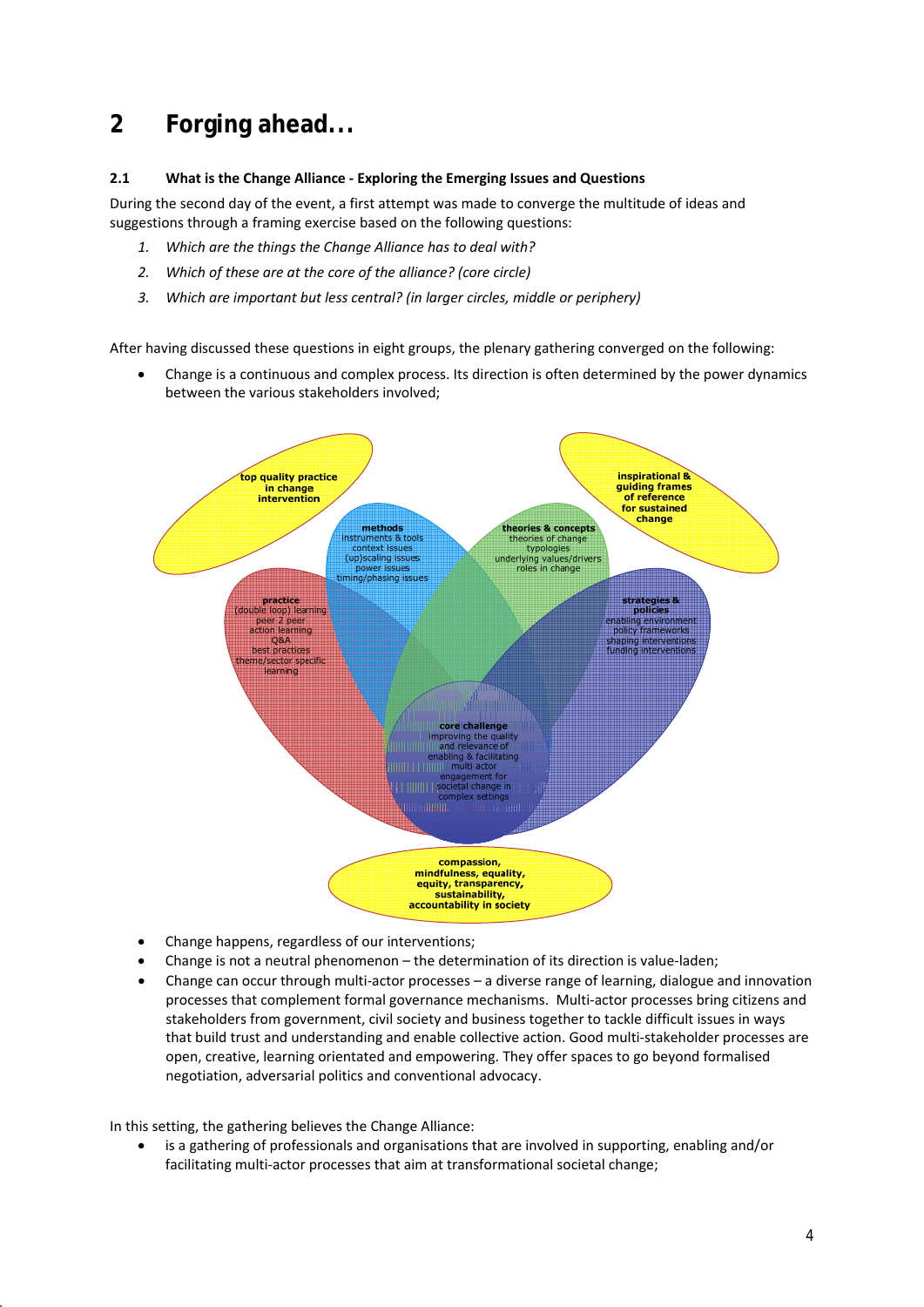- aims at increasing the relevance and quality of the multi-actor change processes supported, enabled and facilitated by its members;
- is linked to the daily business of the engaged professionals and organisations and offers its members a practice‐based (and sometimes theme‐specific) learning environment;
- will cover an interrelated set of areas or domains that are all of direct interest to increasing the relevance and quality of practice:
	- o **theories & concepts** on theories of change (complexity approaches, civic driven change), on typologies of multi‐actor processes and interventions, on underlying values and drivers (including for example rights and gender issues), on various roles in change processes, etc.;
	- o **strategies & policies** on creating enabling environments for social change and multi‐actor processes therein, on policy frameworks for these, and on shaping and funding sound multi‐ actor change processes;
	- o **methods** on instruments, tools & techniques for quality interventions in multi‐actor change processes, on contextualised applications of varied methods, on timing and phasing issues in change intervention, on valuing intuition, and on (up)scaling of successful approaches; and
	- o **practice** on improving practice through (double loop) (possibly theme/sector specific) learning processes, on organising peer to peer learning, on engaging in action inquiry initiatives, and on questions and answers for practitioners.

In the Change Alliance, we want to build on each other's competencies and learn from each other to improve our practice as change agents. The Change Alliances wishes to share its findings and insights with universities as well as with other organisations involved in complex change processes – both from government as well as from public and private origins.

Some people tended to favour focussing on the art and quality of facilitating complex multi‐actor change processes, whereas others prefer concentrating on the nature and direction of societal change. Some people see the Change Alliance as a learning community mainly benefiting its members, whereas others believe that the Change Alliance can truly add value when it serves as a platform for advocacy to the outside world and influences policymakers in creating favourable conditions for multi‐actor change processes. All however are convinced that it will be the energy generated by the Change Alliance members that will determine the actual direction taken. At the end of the day, both visions represent different sides of the same coin, and are catered for within the broad frameworks sketched above.

#### **2.2 Degrees of Commitment and Engagement**

Given the growing clarity on the main issues the Change Alliance is likely to focus, the participants of the launch event were invited to indicate their level of commitment to further the emergence of the alliance. In order to create some clarity on this matter, a ranking exercise was undertaken grouping the participants in three categories:

- 1. willingness to engage in a core group that actively contributes to shape the alliance;
- 2. willingness to engaging in and actively shape specific activities of the Change Alliance; and
- 3. willingness to participate in organised events.



During the line up a clear concentration appeared at the

higher levels. People are thinking about organisational or individual participation. Some people hesitated because they have to check with their organisations. The core group and middle group are more or less of same size. A smaller group is more hesitant: more clarity about the alliance' direction is needed and questions arise on how to get the alliance funded, and people don't know if they will have enough time, or if they will get enough time from their organisations to engage in organisational tasks.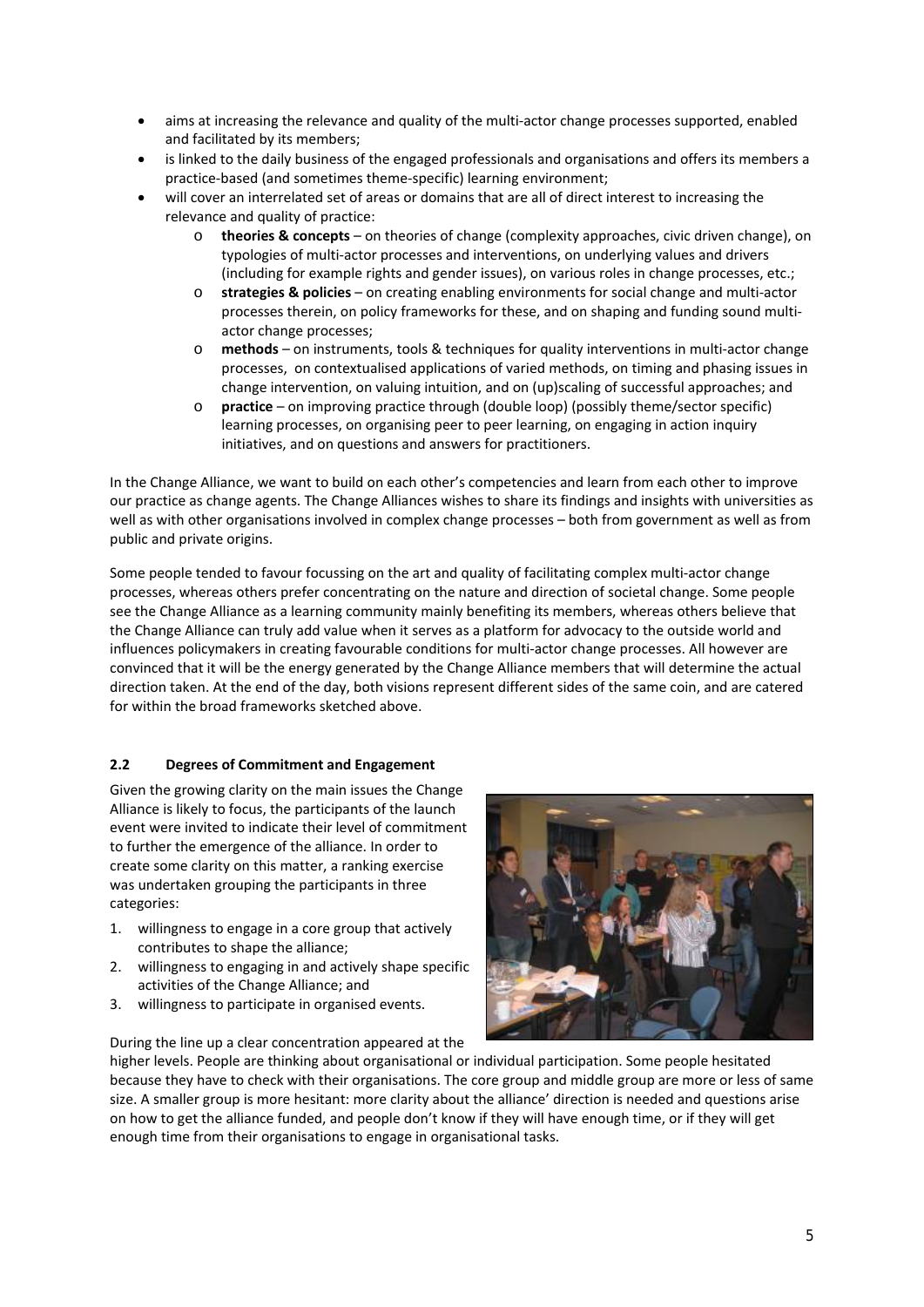## **3 Agreements and Way Forward**

In order to become more operational and practical a world café session was undertaken in the afternoon. The various groups focused on the following issues and presented their findings to the plenary gathering:

- 1. Governance of the alliance
- 2. Practical organisation of work
- 3. Funding of the alliance and its activities
- 4. Communication inside and outside the alliance
- 5. The alliance's 'domains of engagement'
- 6. Organising learning
- 7. Professionalising the facilitation of change

#### **3.1 Governance of the alliance**

Some form of governance of the alliance appears to be needed to assure that:

- Direction of the alliance is set and coherence is maintained;
- Ground rules for a variety of processes and functions are set and maintained;
- Transparency of operations is assured;
- Activities and events are planned for, undertaken and learned from;
- Funds are raised and properly accounted for.

The time seems ripe to create and/or formalise:

- A small steering committee;
- A lean secretariat (or 'community manager') ; and
- A regular gathering of all members of the Change Alliance.

During the gathering it was agreed that the current 'foundational group' would continue as a core group to the alliance and that this group:

- will propose an organisational set‐up; and
- produce a first draft of a 'rule book';

both for discussion amongst the emerging Change Alliance Community.

#### **3.2 Practical organisation of work**

The world café on how to organise work and activities practically generated a series of ideas. Key to all was the notion that the Change Alliance is to be a self‐ organising network as much as possible. It will be only through the active engagement of individual members that things will start growing and moving. Suggestions:

- To rapidly launch a virtual space for the Change Alliance members that allows for:
	- o Connecting with each other virtually;
	- o Space to exchange informally;
	- o Space to engage in Q&A routines; o Space for research corners,
		- documentation, discussion lists;
	- o Peer to peer and learning activities, possibly around thematic and/or sectoral domains; and
	- o Well moderated discussion on issues deemed relevant.
- To create a 'grace account' where people and organisations can pledge a specific number of days they wish to invest in activities of all sorts of the Change Alliance.

The core group agreed to:

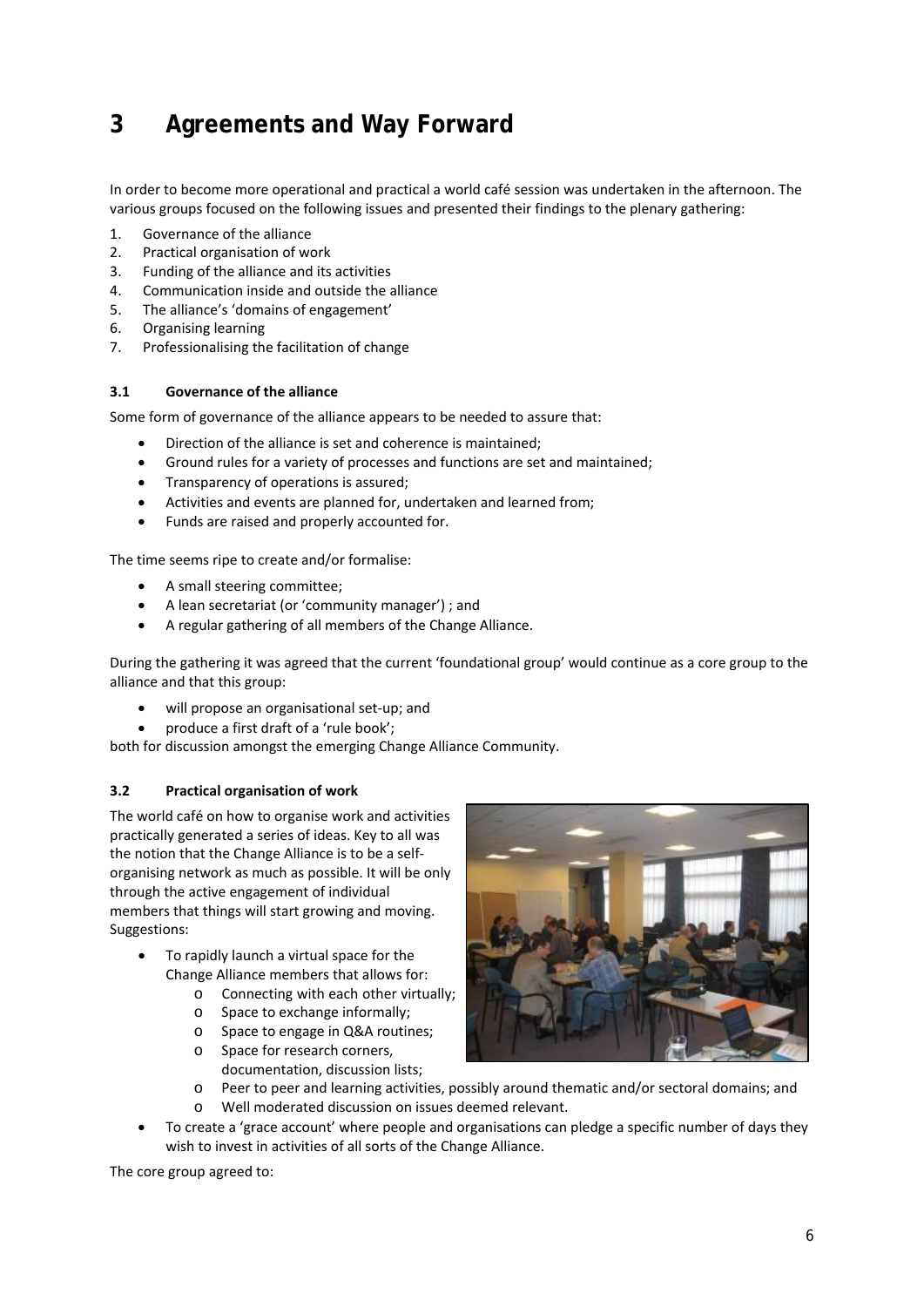- Rapidly organise and launch a digital environment; and to
- Work out mechanisms for moderation and self‐organisation.

#### **3.3 Funding of the alliance and its activities**

Activities to launch the Change Alliance (including the recent event) are currently funded by ICCO and WUR‐ LNV. This includes the running of a small secretariat and some means to engage with additional support. Membership fee is currently not required.

All participants to this world café discussion favoured a funding approach that draws heavily on the resources that can be generated by the members of the alliance itself, at least through‐out its start‐up phases. Such a self‐financing approach would foster genuine interest, a mean and lean set‐up of the alliance, and might assure its best possible integration in the regular activities of all participating organisations. Some suggestions made:

- Introduce a membership fee to join the Change Alliance and cater for a layered fee structure (differentiating for example between large subsidised organisations, smaller organisations and individuals);
- Open and/or reorient the regular learning and knowledge sharing activities of organisations to activities also relevant for the Change Alliance;
- Organise 'localised' and 'regionalised' events that can be funded locally.

All agree that additional funding will be required, in time, to bankroll both increased engagement of southern organisations as well as larger events with external parties.

The core group agreed to:

- Elaborate and propose a layered membership fee structure;
- Continue its efforts to search funding, especially for the larger and externally oriented events

#### **3.4 Communication inside and outside the alliance**

Suggestions to orient and ease internal and external communications:

- Write crisp, short and appealing two‐pager about the Change Alliance;
- Orient the front-end of the Change Alliance website to an outside audience;
- Create 'secure spaces' on the website for confidential documents and processes;
- Actively present the Change Alliance at relevant events and gatherings;
- Actively link up with the business community involved in facilitating multi-actor processes, with the 'art‐world' (as artists often play an important role in provoking change), with social movements (as one of the real movers and shakers of societal change);
- Actively invite 'outsiders' and 'critics' to react on Change Alliance work and activities;
- Embed communication in all work of the alliance write short and attractive stories (and make audio‐ and video snippets!) about all the alliance undertakes, and publish these widely;
- Use social media to strengthen contacts and exchanges within the Change Alliance;
- Organise face2face gatherings (general meetings as well as regional events) regularly to assure personal contacts.

The world café group on communication did not focus explicitly on the objectives of internal and external communication. This might be a wise exercise to undertake, once the activities of the alliance are taking shape.

Direct follow‐up actions:

• Produce a crisp two‐pager about the Change Alliance.

#### **3.5 The alliance's 'domains of engagement' ('battlefields')**

A 'domain of engagement' is an area of interest around which people start to gather, exchange, understand, learn and improve. This world café group endeavoured to identify a limited number of these areas on which the Change Alliance can start organising its activities. This appeared to be much more complicated than anticipated, and the group did not produce a straightforward list of 'domains of engagement'. Dilemma's faced:

The Change Alliance deals with engagement in multi-actor processes in complex settings. Most often, these processes not only materialise in specific thematic settings, but they also derive their specific traits from these. At the same time, much that can be learned from and improved in multi‐actor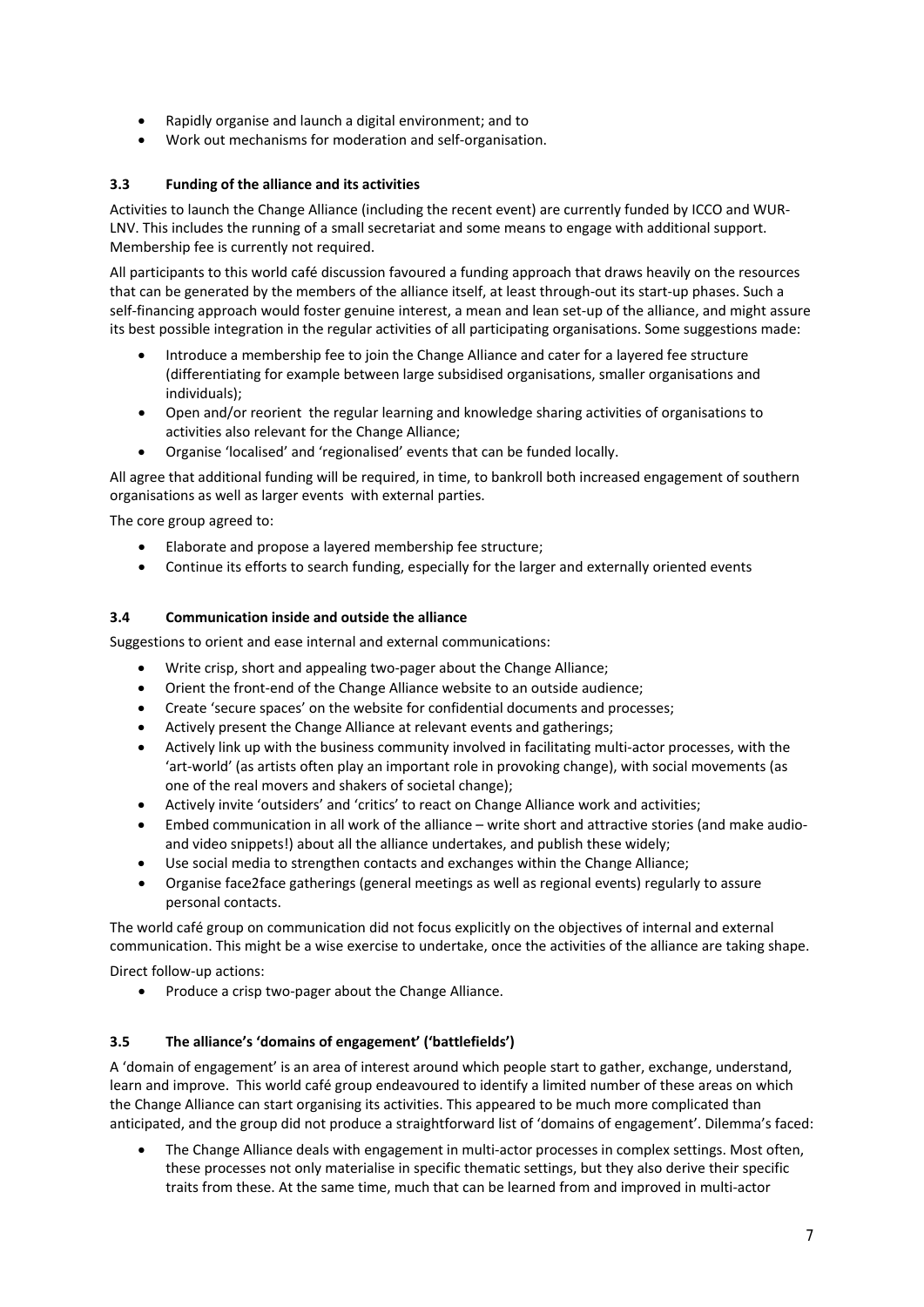change processes is not theme and sector-specific. How to 'get real' in theme-specific settings without losing the 'real' cross-sector dimensions of multi-actor processes (power, civic action, voice, equity)?

- One of the main drivers for many people lies in their willingness to contribute to addressing the great challenges the world currently faces. Addressing these might also generate substantial interest from other people and organisations. Do we organise ourselves around these big challenges (food, water, climate, energy, inequality)? If so, do we label them as crisis (the food crisis), or as challenge (food security). And if so, how do we maintain a holistic perspective, including both the underlying values and patterns as well as the multi-actor process dimensions to these?
- A more practical approach might be to identify domains of engagement that are of direct interest to the participating organisations and that are formulated in terms directly recognisable to them (value chain development, food security, deepening democracy, peace and conflict, etc.). If we do so, how do we avoid getting apples and pears in one box?
- Do we 'go with the flow' and leave the identification of domains of engagement to group dynamics (they will emerge spontaneously according to where the energy is), or do we take a more proactive approach and define a number of areas to start off? If we opt for the latter, do we explicitly limit ourselves to a small number of areas (to generate some critical mass and clout), or do we spread out to be as attractive as possible for a larger audience and group of participants?

Direct follow‐up actions:

• Organise a virtual discussion dealing with the dilemma's faced in identifying the 'domains of engagement' of the Change Alliance.

#### **3.6 Organising learning**

Learning on how to improve the relevance and quality of enabling and facilitating multi-actor engagement for societal change in complex settings of is at the core of the Change Alliance. This world café session generated a series of ideas and suggestions on how to start organising this:

- Start learning activities (action inquiry initiatives) around ongoing multi‐actor processes in which participating members and organisations are involved in their daily work  $(1<sup>st</sup>$  loop learning);
- Actively engage with local organisations, local knowledge institutes and students in these action inquiry initiatives;
- Start documenting cases and methods applied therein (short stories, text as well as audio and video) and actively start sharing these within the Change Alliance community, the organisations directly involved, and later on within the wider audience of interested parties;
- Shape peer2peer networks and dynamics and actively engage in critical dialogues. Invite critiques and explicitly start sharing failures and mishaps;
- Let the interest of people lead the learning process. The variety of people determines the lessons learned. If nobody is interested there is obviously no incentive for learning in that respect.
- Start learning about change processes in a more broad way and incite learning about the learning processes and the functioning of learning networks and platforms  $(2^{nd}$  loop learning).



Direct follow‐up actions:

- Create a virtual environment that invites and stimulates people to start organising and sharing their learning initiatives;
- Create a specific space for those that are particularly interested in getting their teeth into shaping and organising 2<sup>nd</sup> loop learning.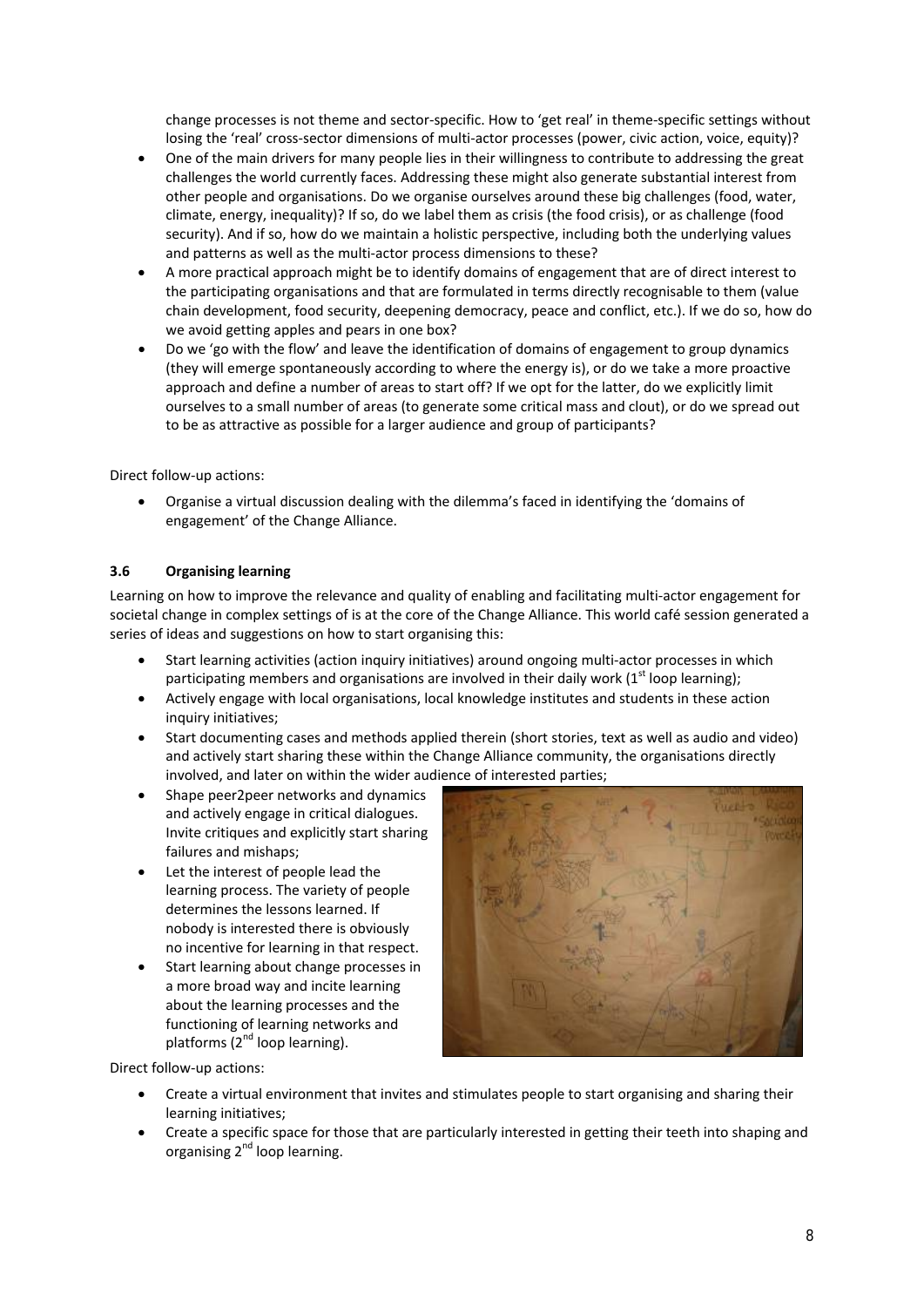#### **3.7 Professionalising the facilitation of change**

This world café table focused on the ways and means to improve the quality of the facilitation (and of the facilitators!) of multi‐actor change processes. All contributors to this table agreed that the Change Alliance presents an huge opportunity for quality improvement to individual practitioners and organisations involved in change facilitation. Suggestions were made (although some encountered vehement opposition!) on how to go about in improving quality:

- Create a databank of facilitators (mapping a.o. specific skills, mastery of tools, methods and techniques, regional and thematic specialisation and including client‐feedback);
- Introduce a referral endorsement system;
- Elaborate and introduce 'professional standards for the art of facilitation';
- Elaborate and introduce 'certification for the profession of facilitator';
- Engage with management and business schools and learn from their approaches to facilitation and the professionalization thereof.

Direct follow‐up action:

• Create a virtual environment for those that are particularly interested in the professionalisation of the art of facilitation either through setting of standards and certification or through alternative, more dynamic ways to assure learning and quality.

### **Closing Shop... for now**

Two rich days... lots of energy and commitment to indeed start doing some serious business together.

The Change Alliance core group and the secretariat committed themselves to launch all follow‐up actions indicated above as soon as possible to maintain and further nourish the energies unleashed during the launch event. All participants to the event are invited to discuss the various issues raised within their own organisations and to start creating some serious waves themselves...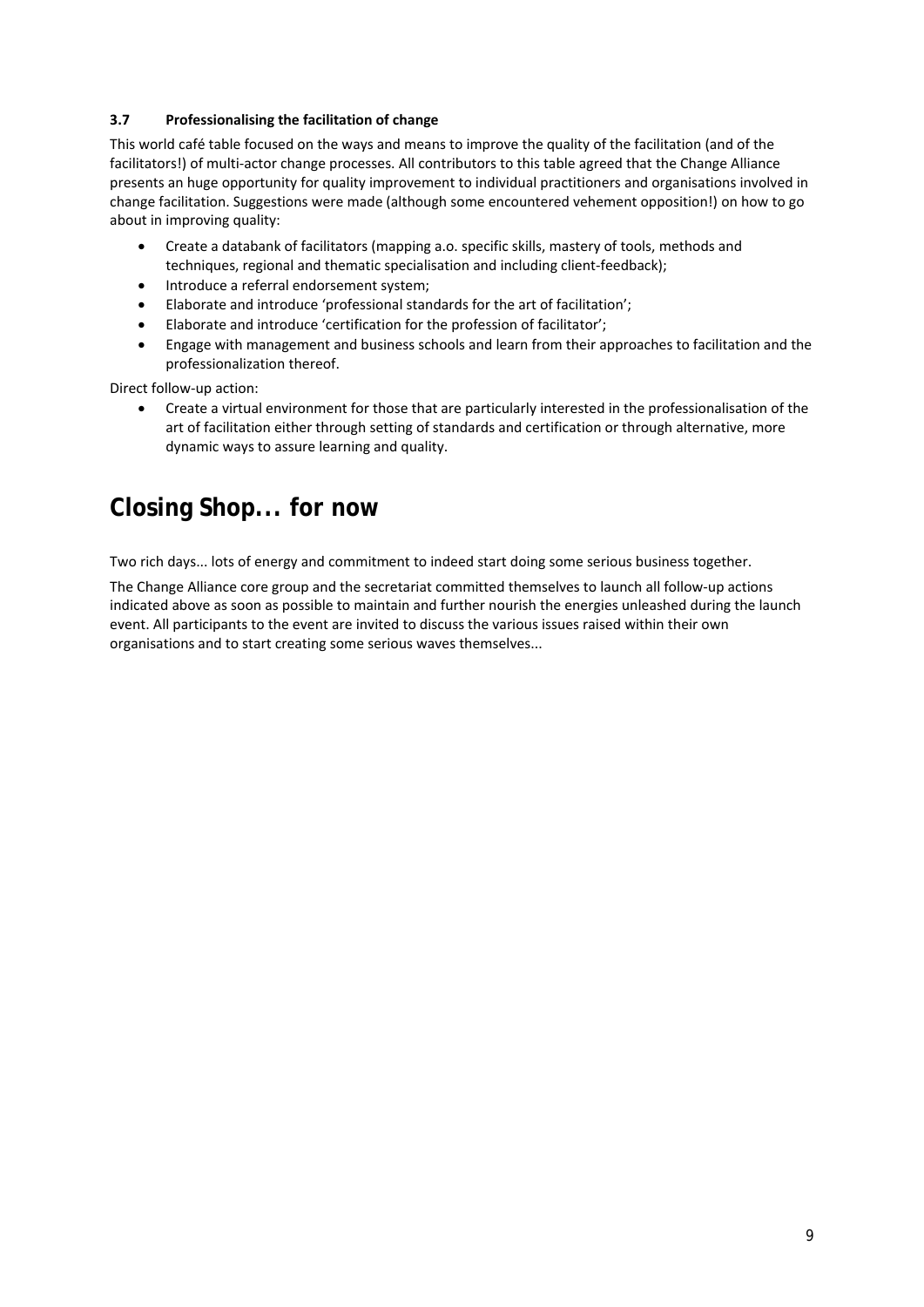## **Annex 1 Programme of the Change Alliance Launch Event**

*Using stakeholder processes and complexity thinking in governing for sustainability and social justice Wageningen, The Netherlands, December 2 – 3, 2009*

#### **Facilitation team**

| GCC:           | <b>Bettye Pruitt</b>                                               |
|----------------|--------------------------------------------------------------------|
| ICCO Alliance: | <b>Hettie Walters</b>                                              |
| WUR CDI:       | Simone van Vugt, Jouwert van Geene, Karen Verhoosel, Jim Woodhill, |
|                | Pepijn Jansen, 6 documentalists                                    |

#### **Objectives of the Launch Event**

The launch event aims to provide a space for interested partners to engage in a creative and inspirational process of learning about each others work, deepening conceptual understanding and exploring opportunities for collaboration.

#### **Objectives**

- 1) Enable organisations interested in the Change Alliance to help shape the future focus and direction of the initiative.
- 2) Establish a learning and action agenda for the Change Alliance.
- 3) Map the terrain of people, organisations, initiatives and ideas around which the Alliance can evolve.
- 4) Explore the principles that will underpin future organisation, governance and funding/sponsorship strategies of the Alliance.
- 5) Explore next steps for 2010 and beyond.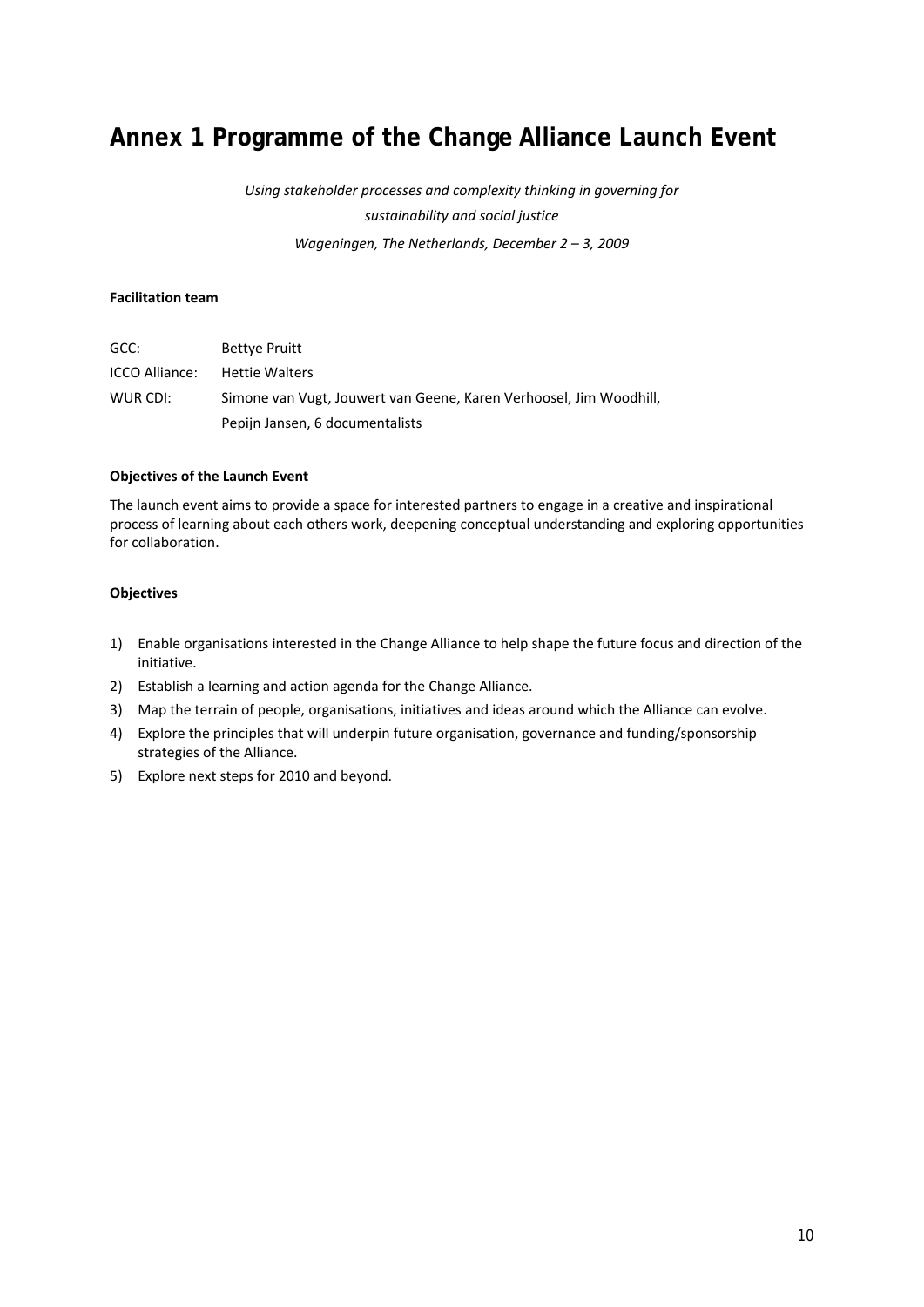#### **Programme Flow**

| Day 1 | Programme                                                                                                            | <b>Objective / Purpose</b>                                                                                                                                         | <b>Methodology / Focus Questions</b>                                                                                                                                                                                                                                                                                                                                                                                                                                                                                                                                                                                                                                                                                                                                                                                                                                                                                                                                                                                                                                                                                      |
|-------|----------------------------------------------------------------------------------------------------------------------|--------------------------------------------------------------------------------------------------------------------------------------------------------------------|---------------------------------------------------------------------------------------------------------------------------------------------------------------------------------------------------------------------------------------------------------------------------------------------------------------------------------------------------------------------------------------------------------------------------------------------------------------------------------------------------------------------------------------------------------------------------------------------------------------------------------------------------------------------------------------------------------------------------------------------------------------------------------------------------------------------------------------------------------------------------------------------------------------------------------------------------------------------------------------------------------------------------------------------------------------------------------------------------------------------------|
| 9.30  | <b>Brief</b><br>introduction and<br>clarification of<br>the programme<br>and objectives of<br>the Change<br>Alliance | - To create a shared<br>understanding of<br>participants' interests,<br>motivations, reservations and<br>ambitions around the<br>concept of the Change<br>Alliance | ➤<br>Animoto film PR Change Alliance<br>Word of welcome<br>➤<br>Overview of the Programme of the<br>➤<br>two days (flexible depending on the<br>demands / needs of the participants)<br>Overview of : How the Change<br>➤<br>Alliance has developed; Where we are<br>now; What the objectives of the CA<br>are etc.                                                                                                                                                                                                                                                                                                                                                                                                                                                                                                                                                                                                                                                                                                                                                                                                       |
| 10.10 | Getting to know<br>each other and<br>the interests                                                                   | - To create a shared<br>understanding of<br>participants' interests,<br>motivations, reservations and<br>ambitions around the<br>concept of the Change<br>Alliance | ➤<br>2 Series of small group dialogues that<br>enable people to get to know each<br>other and share their stories and ideas<br>for the Change Alliance. Break up in 6<br>groups.<br>$\blacktriangleright$<br>Introduction round 1 (max 40<br>minutes). 7-8 Participants sit in small<br>circle. Group facilitator introduces<br>exercise and welcomes all to share<br>their stories and ideas.<br>$\blacktriangleright$<br>Ask participants to choose another<br>person and tell your story (work in<br>pairs 5-7 minutes) using the focus<br>question A. Also ask them to draw<br>each others face on one of the<br>coloured A4 papers.<br>➤<br><b>Focus Question A: What is motivating</b><br>you / what is your story that brings<br>you to this meeting and what<br>motivates you to work with<br>stakeholder processes?? - Each<br>participant gets to tell a brief story (2-<br>3 minutes).<br>≻<br>Write Name / Organisation / key<br>points of the story next to the drawing<br>of the face.<br>➤<br>The person will introduce the other<br>one of the pair to the group using the<br>picture and the key points. |
| 10.50 | Tea / Coffee<br>included                                                                                             |                                                                                                                                                                    | ≻<br>Introduction round 2: In the same<br>group but other pairs ask the<br>participants to write on coloured<br>cards the results of question B.<br>➤<br>Focus Question B: With which actors,<br>ideas (concepts, models, tools) and<br>initiatives would you like to see the                                                                                                                                                                                                                                                                                                                                                                                                                                                                                                                                                                                                                                                                                                                                                                                                                                             |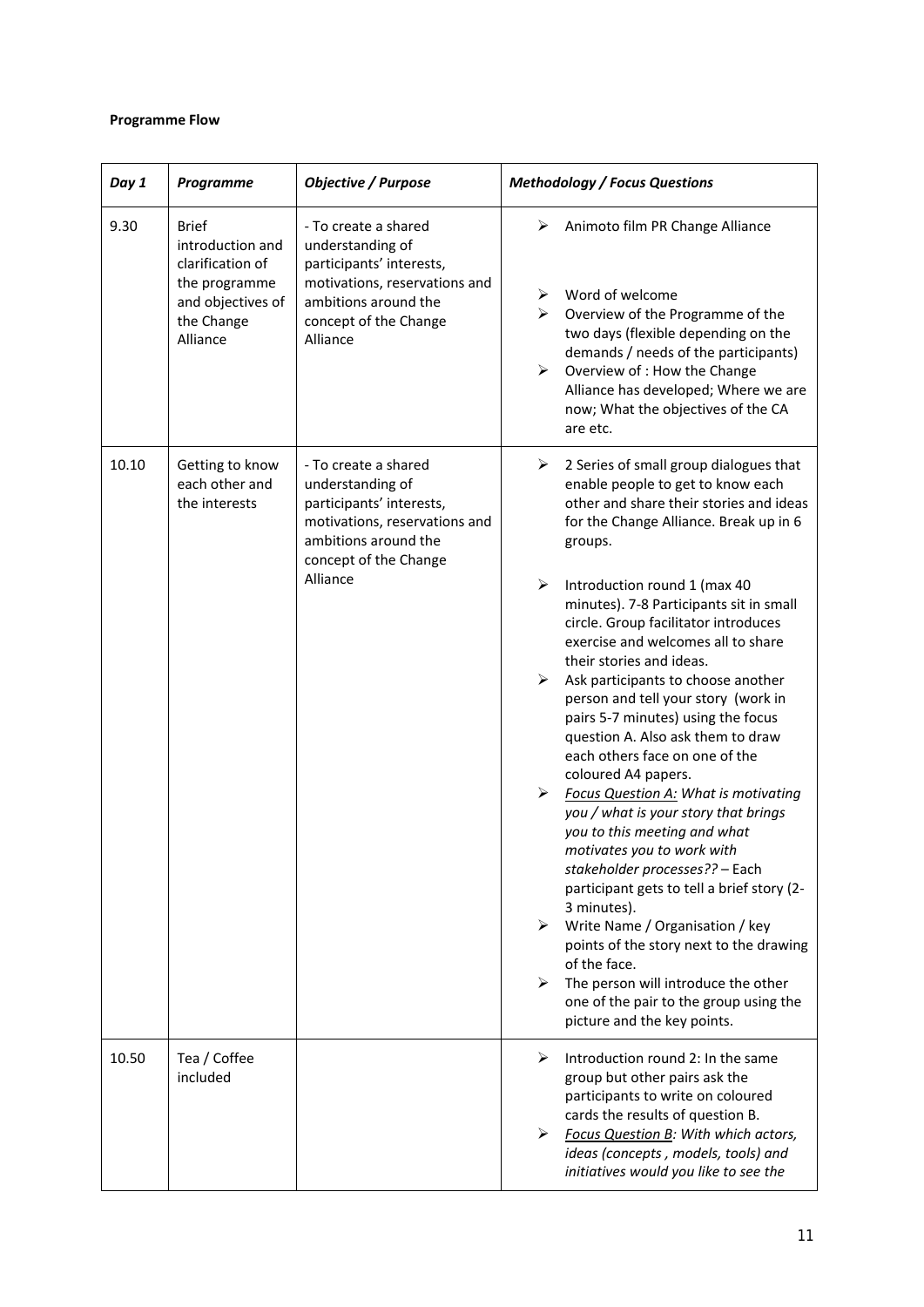|                |                                                      |                                                                                                                                                                                                                                                                                 | Change Alliance engaging?<br>➤<br>Brainstorm in pairs on cards and stick<br>these on the Big Brown paper posters<br>on the wall.                                                                                                                                                                                                                                                                                                                                                                                                                                                                                                                                                                     |
|----------------|------------------------------------------------------|---------------------------------------------------------------------------------------------------------------------------------------------------------------------------------------------------------------------------------------------------------------------------------|------------------------------------------------------------------------------------------------------------------------------------------------------------------------------------------------------------------------------------------------------------------------------------------------------------------------------------------------------------------------------------------------------------------------------------------------------------------------------------------------------------------------------------------------------------------------------------------------------------------------------------------------------------------------------------------------------|
| 11.30<br>12.30 | <b>LUNCH</b>                                         |                                                                                                                                                                                                                                                                                 | Summarize the trends / direction based on the<br>results of the question B. and introduce the<br>next Question and method.<br>⋗<br><b>Focus Question C: What would</b><br>you/your organization like to gain<br>from engaging with the Change<br>Alliance and what could you<br>contribute? Open brainstorm of ideas,<br>captured in mind map<br>Plenary session<br>⋗                                                                                                                                                                                                                                                                                                                                |
| 13.30          | - Continuation of<br>the gains and<br>contributions  |                                                                                                                                                                                                                                                                                 |                                                                                                                                                                                                                                                                                                                                                                                                                                                                                                                                                                                                                                                                                                      |
| 14.00          | - Introduction<br>and set up for<br>case discussions | - Give case owners a chance<br>to offer their work to the<br>larger group without sharing<br>the whole case<br>- Allow participants to join<br>case discussions on topics<br>that interest them<br>- Provide guidelines for group<br>self-facilitation of case<br>conversations | 5-6 case owners each give a 1-minute<br>statement of a "critical moment" they<br>wish to share:<br>Preparation for this has<br>$\circ$<br>helped case owners prepare<br>to offer a rich description of a<br>"critical moment," a window<br>into an experience that<br>captures a significant<br>challenge, an important<br>learning experience, a<br>breakthrough or success, etc.<br>Pre-work includes possibly preparing<br>⋗<br>brief written descriptions or a brief<br>statement on a flip chart to use in the<br>presentation<br>Facilitator introduces the guidelines<br>➤<br>for the small group conversations<br>(they are also provided in writing)<br>including the Rich Picture exercise |
| 14.15          | - Establish case<br>discussion<br>groups             |                                                                                                                                                                                                                                                                                 | The large group then self-selects into<br>➤<br>smaller case discussion groups: open<br>space or use a sign-up sheet to even<br>out groups; people get to their<br>meeting locations                                                                                                                                                                                                                                                                                                                                                                                                                                                                                                                  |
| 14.30          | - Case<br>discussions                                | - Use the interesting work<br>people are doing as an entry<br>point into a conversation<br>about what and how we<br>want to learn together                                                                                                                                      | Guidelines for the group conversations<br>Explain the intention of the<br>⋗<br>conversation on the case and the<br>process<br>Case owner starts describing the<br>⋗<br>critical moment the case. While                                                                                                                                                                                                                                                                                                                                                                                                                                                                                               |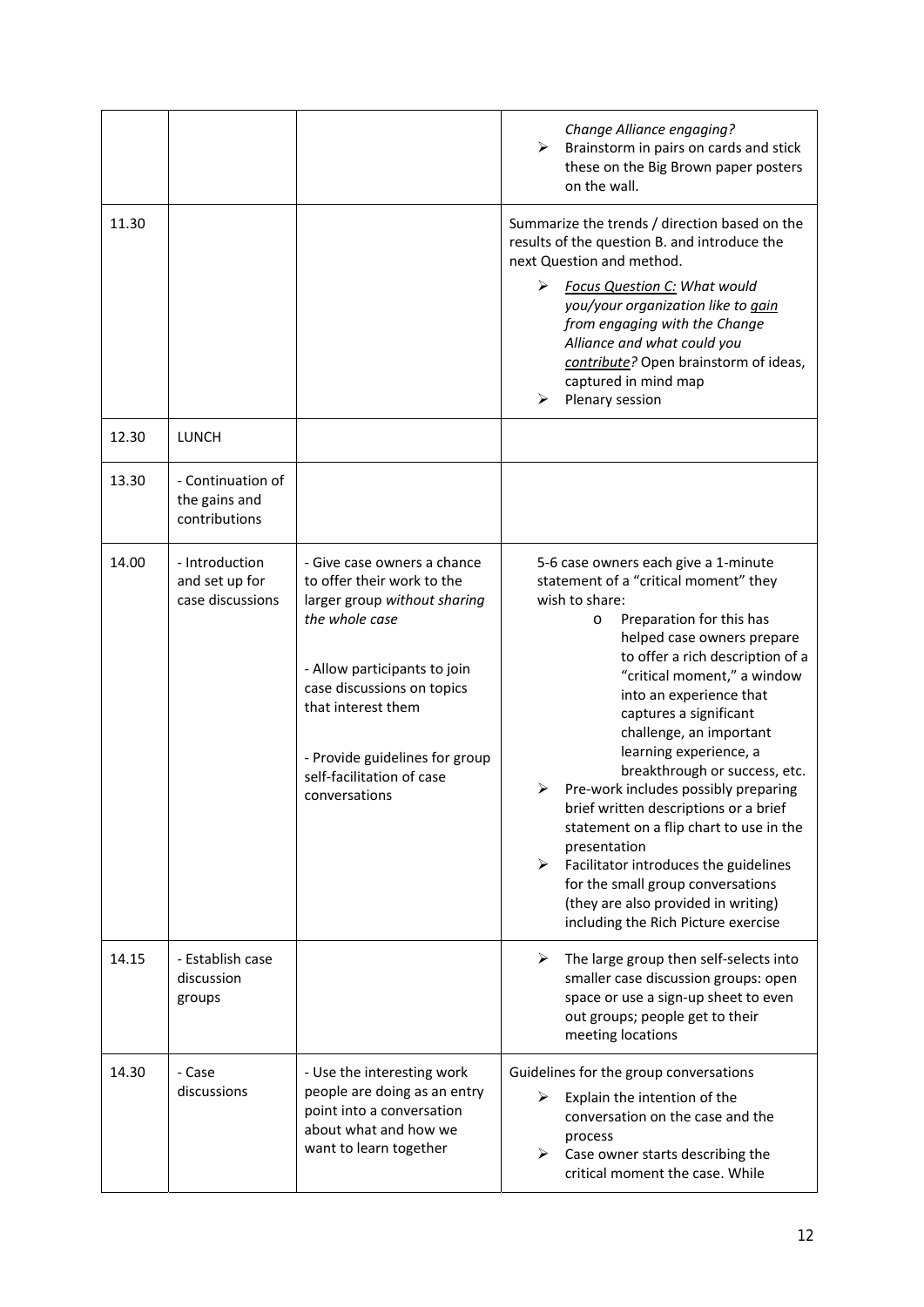|       |                                                                                                                            | - Create spaces for probing<br>conversations into key<br>aspects of a case without<br>presenting the whole case<br>- Identify the kinds of<br>challenges and<br>breakthroughs that are<br>common across domains<br>- Experience the kinds of<br>contributions the CA could<br>make to addressing/ building<br>on them, e.g. by providing<br>insights from different<br>perspectives, systematizing<br>diverse experiences, by<br>documenting and<br>highlighting patterns | explaining, the case owner and all<br>other participants start drawing a rich<br>picture of the case<br>The rich picture could capture:<br>➤<br>The critical moment<br>$\circ$<br>the problem the msp case<br>$\circ$<br>tries to address, the<br>stakeholders and their<br>relations<br>the process the multi<br>$\circ$<br>stakeholder engagement<br>went through<br>the lessons: successes and<br>$\circ$<br>challenges and how learning<br>took place. The place of the<br>critical moment in this.<br>A round of comments on the critical<br>➤<br>moment: one observation or one<br>question that comes to me as I hear<br>this experience in the context of my<br>own experience<br>➤<br>Open conversation: what does case<br>and this 'critical moment' mean as a<br>more generalized learning or a<br>challenge in MSP work?<br>With connections made to<br>$\circ$<br>experiences of others in the<br>group |
|-------|----------------------------------------------------------------------------------------------------------------------------|---------------------------------------------------------------------------------------------------------------------------------------------------------------------------------------------------------------------------------------------------------------------------------------------------------------------------------------------------------------------------------------------------------------------------------------------------------------------------|----------------------------------------------------------------------------------------------------------------------------------------------------------------------------------------------------------------------------------------------------------------------------------------------------------------------------------------------------------------------------------------------------------------------------------------------------------------------------------------------------------------------------------------------------------------------------------------------------------------------------------------------------------------------------------------------------------------------------------------------------------------------------------------------------------------------------------------------------------------------------------------------------------------------|
| 15.30 | <b>TEA BREAK AND</b><br><b>GALLERY WALK</b><br><b>TO VIEW</b><br><b>POSTERS</b>                                            | - Give people a chance to<br>move around and see the<br>work of other groups without<br>formal reporting back                                                                                                                                                                                                                                                                                                                                                             |                                                                                                                                                                                                                                                                                                                                                                                                                                                                                                                                                                                                                                                                                                                                                                                                                                                                                                                      |
| 16.00 | - Meta<br>conversation on<br>learning from<br>sharing our work<br>- Definition of<br>topics for<br>afternoon group<br>work | - Share experiences and<br>reflections on the exercise of<br>sharing cases and how this<br>kind of collective learning can<br>contribute to greater<br>effectiveness on the ground<br>- Move from issue definition<br>and exploration, as<br>presented in rich pictures, to<br>talking about how the CA<br>could contribute at different<br>levels                                                                                                                        | Meta conversation:<br>$\triangleright$ starts with 20 minutes of reflection in<br>pairs (same as in the morning)<br>What insights did you gain<br>$\circ$<br>from the case study group<br>work?<br>What specific challenges are<br>$\circ$<br>you facing in creating an<br>effective multi-stakeholder<br>change process? (blue cards)<br>What action or learning<br>$\circ$<br>questions emerge from these<br>issues?<br>➤<br>Bring cards to a group of 8-10 (same<br>as in morning) and briefly go through<br>them, looking for some patterns:<br>In what specific ways could<br>$\circ$<br>the Change Alliance help in<br>tackling these challenges and<br>questions?<br>What would be required for<br>$\circ$                                                                                                                                                                                                    |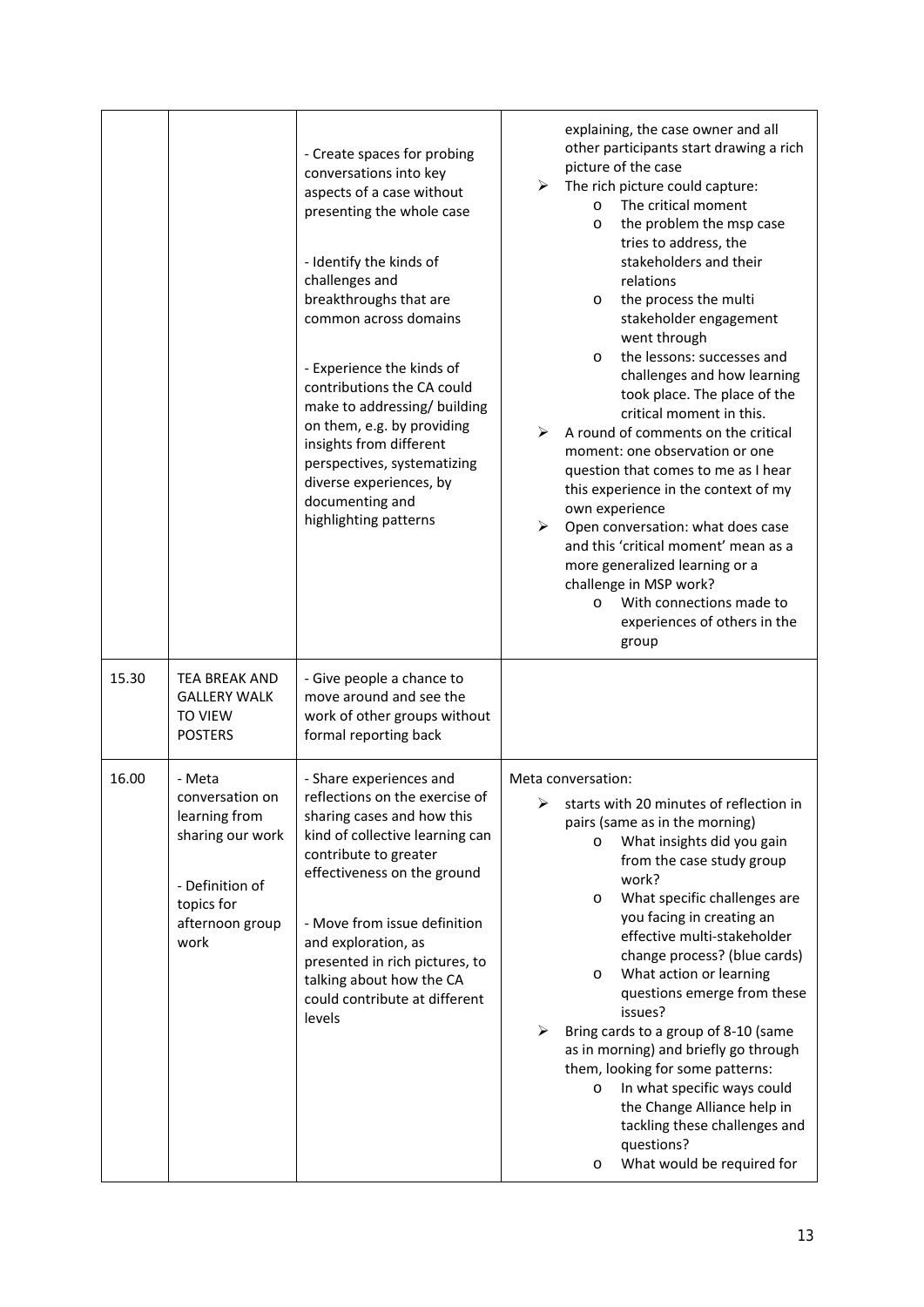|       |                           |                                                   | the Change Alliance to<br>effectively provide this<br>support?<br>Wrap up conversation by synthesising<br>➤<br>the key points<br>Plenary<br>⋗ |
|-------|---------------------------|---------------------------------------------------|-----------------------------------------------------------------------------------------------------------------------------------------------|
| 17.30 | DRINKS +<br><b>DINNER</b> | - Exchange experiences and<br>build relationships |                                                                                                                                               |

| Day 2 | <b>Programme</b>                 | <b>Objective / Purpose</b>                                                            | <b>Methodology / Focus Questions</b>                                                                        |  |
|-------|----------------------------------|---------------------------------------------------------------------------------------|-------------------------------------------------------------------------------------------------------------|--|
| 9.00  | - Reflection on<br>the first day | - Participants reflect on the<br>flow, learning and results of                        | ORID (2 lines)<br>➤                                                                                         |  |
|       |                                  | the first day                                                                         | Focusing questions:                                                                                         |  |
|       |                                  |                                                                                       | What have been the key<br>insights/learnings from yesterday (link<br>to action/learning agenda for the CA)? |  |
| 9.30  | Framing exercise                 | - To openly explore issues                                                            | Focusing questions:                                                                                         |  |
|       |                                  | questions that have<br>and<br>emerged from day 1 around<br>both the content focus and | Which are the things the Change<br>1.<br>Alliance has to deal with?                                         |  |
|       |                                  | functioning of the Change<br>Alliance                                                 | Which of these are at the core of the<br>2.<br>alliance? (core circle)                                      |  |
|       |                                  |                                                                                       | Which are important but less central?<br>3.<br>(in larger circles, middle or periphery)                     |  |
|       |                                  |                                                                                       | Brainstorm in 7-8 groups and write on<br>➤<br>cards                                                         |  |
|       |                                  |                                                                                       | ➤<br>Presentation in plenary                                                                                |  |
| 10.40 | COFFEE /TEA                      |                                                                                       |                                                                                                             |  |
| 11.00 | Continuation                     |                                                                                       |                                                                                                             |  |
| 11.30 | Checking the<br>commitment       | - get a sense of commitment<br>from whole group on moving                             | The question was asked to rank themselves in<br>a row ranging from :                                        |  |
|       |                                  | forward                                                                               | willingness to engage in a core group<br>➤<br>that actively contributes to shape the<br>alliance;           |  |
|       |                                  |                                                                                       | ➤<br>willingness to engaging in and actively<br>shape specific activities of the Change                     |  |
|       |                                  |                                                                                       | Alliance; and<br>willingness to participate in organised<br>events.                                         |  |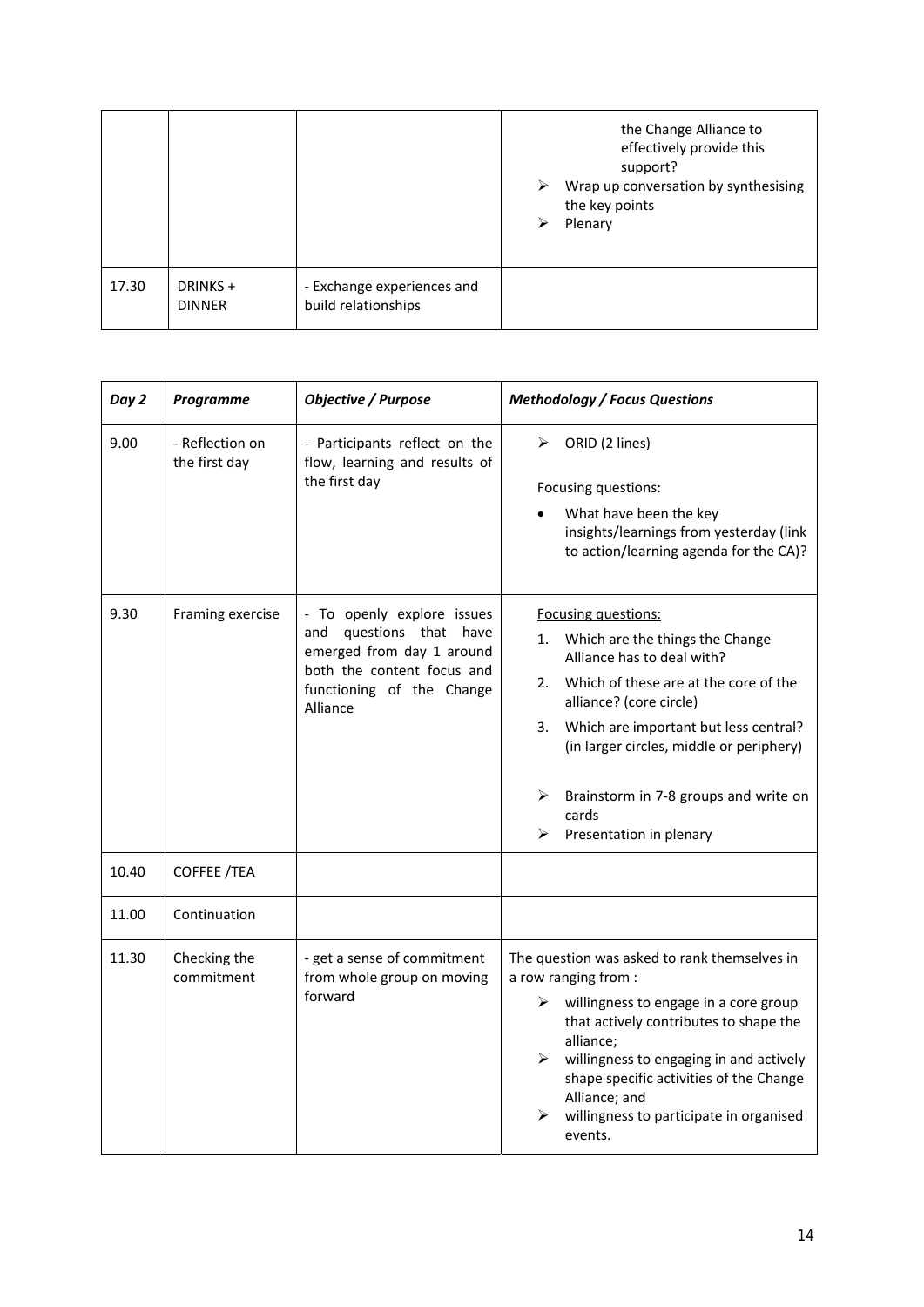| 12.30 | <b>LUNCH</b>                                                                                 |                                                                                                                                                                                                                                                                                                                   |                                                                                                                                                                                                                                                                                                                                                                                                                                                                                                                                                                                                                                                                                                                                                                                                                                                                                                                                     |
|-------|----------------------------------------------------------------------------------------------|-------------------------------------------------------------------------------------------------------------------------------------------------------------------------------------------------------------------------------------------------------------------------------------------------------------------|-------------------------------------------------------------------------------------------------------------------------------------------------------------------------------------------------------------------------------------------------------------------------------------------------------------------------------------------------------------------------------------------------------------------------------------------------------------------------------------------------------------------------------------------------------------------------------------------------------------------------------------------------------------------------------------------------------------------------------------------------------------------------------------------------------------------------------------------------------------------------------------------------------------------------------------|
| 13.45 | - Deepening<br>issues concerning<br>the Change<br>Alliance future<br>through a World<br>Café | - Subjects/ issues for<br>discussion:<br>Governance<br>$\circ$<br>structure<br>Communication and<br>$\circ$<br>marketing<br>Funding strategies<br>$\circ$<br>Learning processes<br>$\circ$<br>Action learning sites<br>O<br><b>Global Learning</b><br>$\circ$<br>platform<br>Other<br>$\circ$<br>Other<br>$\circ$ | 6-8 different tables<br>➤<br>Two rounds of discussion of 30<br>➤<br>minutes each. People can change<br>tables or stay at the same table if they<br>so choose.<br>The discussions should come up with<br>➤<br>answers to the following questions:<br>What are the main issues that we<br>$\circ$<br>need to take into account in relation<br>to the tabled issue<br>What are the do's and don'ts in<br>$\circ$<br>relation to the tabled issue?<br>What are the two first actions that<br>$\circ$<br>need to be taking in respect to the<br>tabled issue.<br>The following issues were chosen:<br>Governance of the alliance<br>1.<br>Practical organisation of work<br>2.<br>Funding of the alliance and its<br>3.<br>activities<br>Communication inside and outside the<br>4.<br>alliance<br>The alliance's 'domains of<br>5.<br>engagement'<br>Organising learning<br>6.<br>Professionalising the facilitation of<br>7.<br>change |
| 15.00 | Coffee/ tea break                                                                            | - Prepare presentation<br>through flipchart / and / or<br>PPT                                                                                                                                                                                                                                                     |                                                                                                                                                                                                                                                                                                                                                                                                                                                                                                                                                                                                                                                                                                                                                                                                                                                                                                                                     |
| 15.15 | - Presentations of<br>table discussions<br>and results                                       | Share the world café<br>outcomes and discern the<br>key implications and<br>suggestions for action.                                                                                                                                                                                                               | 5-7 minutes each<br>⋗<br>Each topic focuses on:<br>⋗<br>what does this mean for the<br>change Alliance?<br>What are suggestions for<br>$\circ$<br>future action?                                                                                                                                                                                                                                                                                                                                                                                                                                                                                                                                                                                                                                                                                                                                                                    |
| 16.30 | - Reflection and<br>wrap up                                                                  | Make sense of our time<br>together                                                                                                                                                                                                                                                                                | In plenary a last round<br>Foundation group will share their<br>commitment - what do we take from<br>here? Explain next steps                                                                                                                                                                                                                                                                                                                                                                                                                                                                                                                                                                                                                                                                                                                                                                                                       |
| 17.15 | CLOSING and<br><b>DRINKS</b>                                                                 |                                                                                                                                                                                                                                                                                                                   |                                                                                                                                                                                                                                                                                                                                                                                                                                                                                                                                                                                                                                                                                                                                                                                                                                                                                                                                     |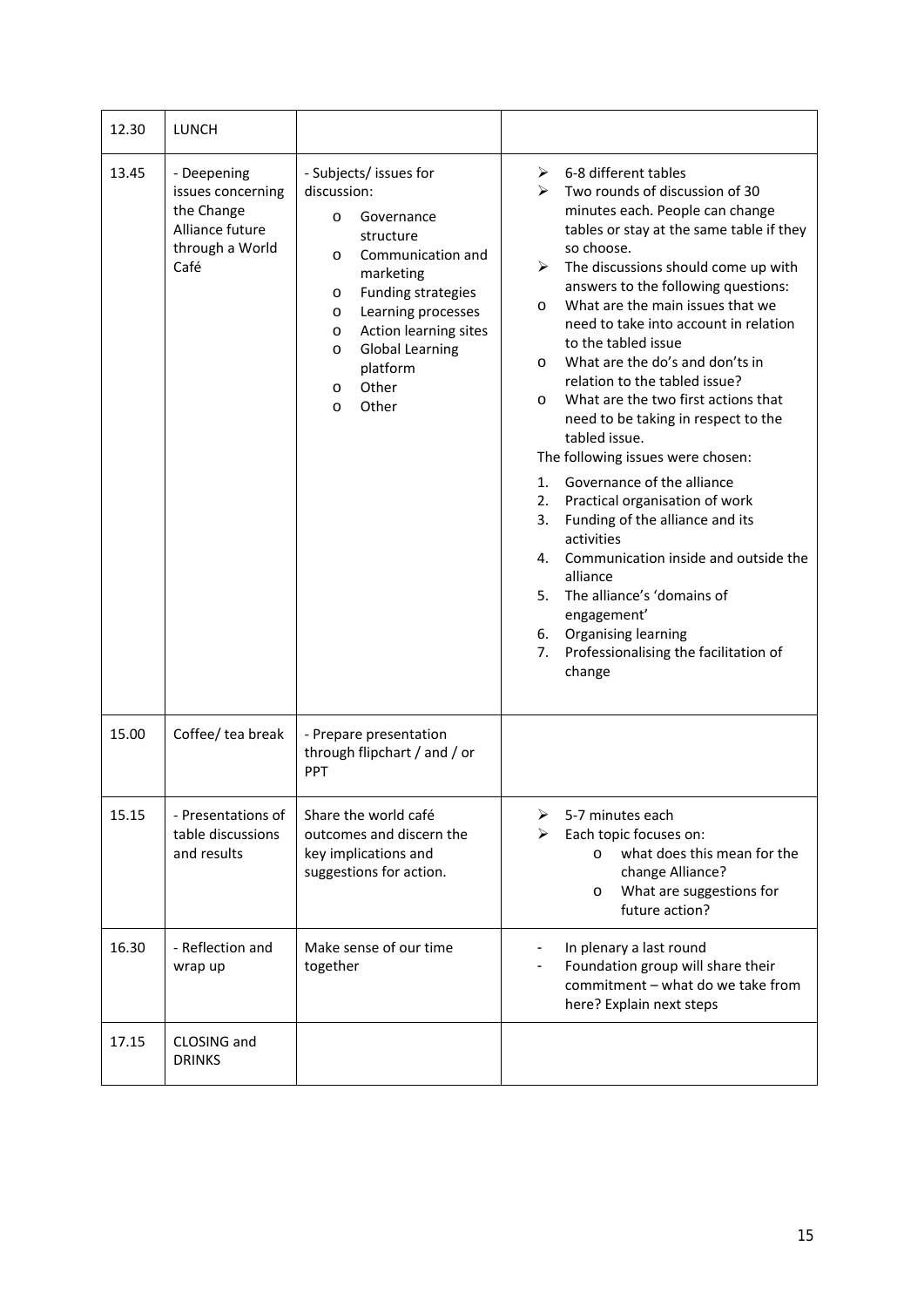## **Annex 2 List of Participants**

| First name    | Last name       | Organisation                                                   | Abreviation                   | Email                             |
|---------------|-----------------|----------------------------------------------------------------|-------------------------------|-----------------------------------|
| Alan          | Fowler          | Institute of Social Studies                                    | <b>ISS</b>                    | alanfowler@compuserve.com         |
| Alisa         | Oyler           | independent consultant                                         |                               | alisaoyler@gmail.com              |
| Ate           | Kooistra        | Interchurch Organisation for<br><b>Development Cooperation</b> | <b>ICCO</b>                   | ate.kooistra@iccoenkerkinactie.nl |
| <b>Bettye</b> | Pruitt          | Generative Change Community                                    | GCC                           | bettye@gc-community.net           |
| <b>Brecht</b> | Mommen          | Netherlands Development<br>Organisation - Uganda               | SNV-Uganda                    | bmommen@snvworld.org              |
| Chris         | Claes           | Vredeseilanden                                                 | <b>VECO</b>                   | chris.claes@vredeseilanden.be     |
| Christopher   | Gohl            | <b>IFOK</b>                                                    | <b>IKOF</b>                   | christopher.gohl@googlemail.com   |
| Davine        | Witbooi         | Surplus People Project                                         | SPP                           |                                   |
| Eelke         | Wielinga        | Wageningen UR                                                  |                               | eelke.wielinga@wur.nl             |
| Eunike        | Spierings       | European Centre for<br>Development Policy<br>Management        | <b>ECDPM</b>                  | es@ecdpm.org                      |
| Ewen          | Leborgne        | International Water and<br>Sanitation Centre                   | <b>IRC</b>                    | leborgne@Irc.nl                   |
| Fadi          | Shraideh        | IUCN: REWARD programme                                         | <b>IUCN:</b><br><b>REWARD</b> | Fadi.SHRAIDEH@iucn.org            |
| Felix         | <b>Bivens</b>   | Institute for Development<br><b>Studies</b>                    | <b>IDS</b>                    | F.Bivens@ids.ac.uk                |
| Ger           | Bergkamp        | World Water Council                                            | <b>WWC</b>                    | g.bergkamp@worldwatercouncil.org  |
| Herman        | <b>Brouwer</b>  | Wageningen UR - Centre for<br>Development Innovation           | <b>CDI</b>                    | herman.brouwer@wur.nl             |
| Herschelle    | Milford         | Surplus People Project                                         | SPP                           | herschelle@spp.org.za             |
| Hettie        | Walters         | Interchurch Organisation for<br>Development Cooperation        | <b>ICCO</b>                   | hettie.walters@icco.nl            |
| Irene         | Guijt           | Learning by Design                                             |                               | iguijt@learningbydesign.org       |
| Jaap          | van der Sar     | Oikos                                                          | Oikos                         | jvdsar@stichtingoikos.nl          |
| Jan           | <b>Brouwers</b> | Context, international<br>cooperation                          |                               | jb@developmenttraining.org        |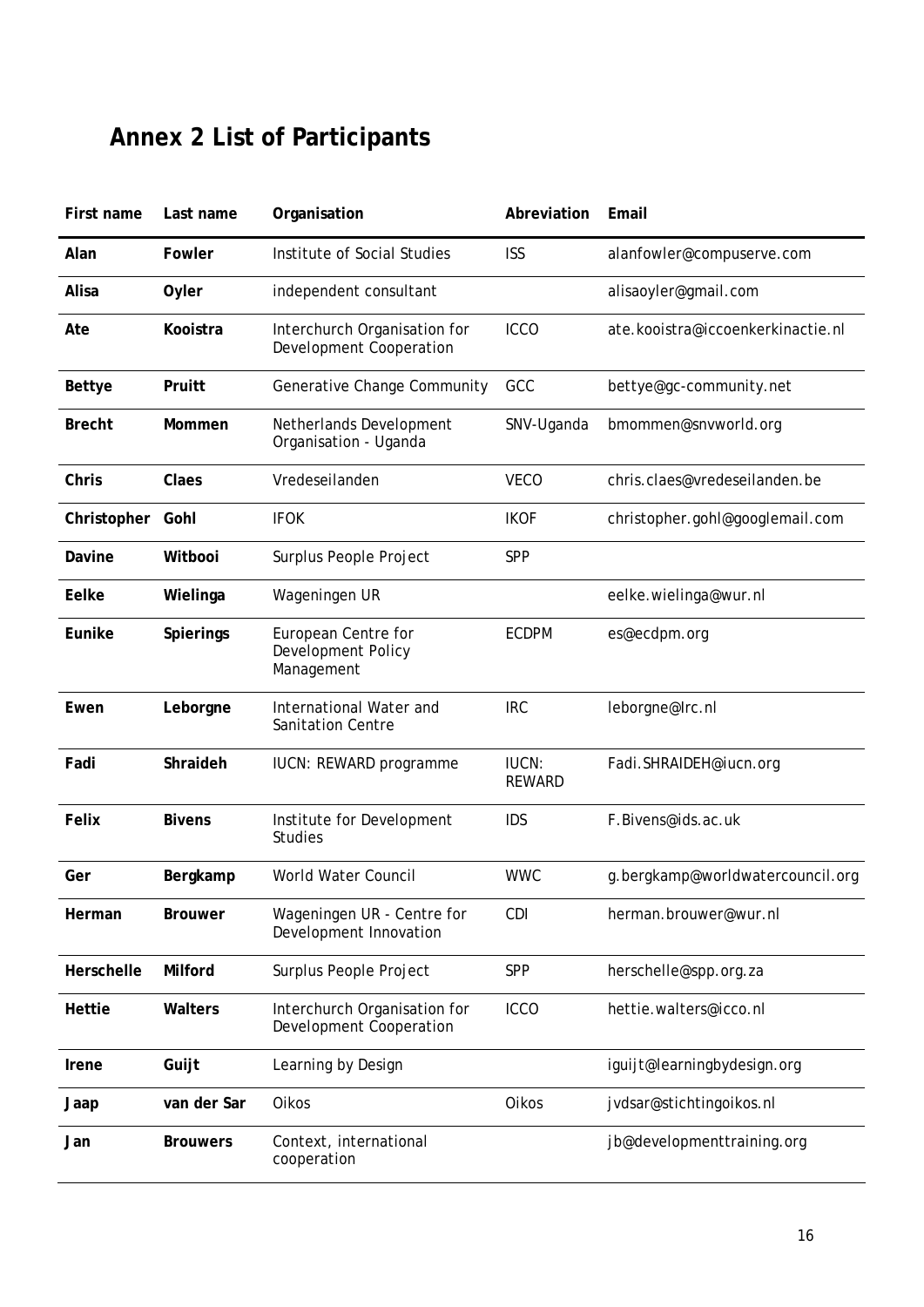| Jan           | <b>Ubels</b>    | Netherlands Development<br>Organisation                                     | SNV                           | jubels@snvworld.org         |
|---------------|-----------------|-----------------------------------------------------------------------------|-------------------------------|-----------------------------|
| <b>Jessie</b> | <b>Bokhoven</b> | Netherlands Development<br>Organisation                                     | <b>SNV</b>                    | jbokhoven@snvworld.org      |
| Jethro        | Pettit          | Institute for Development<br><b>Studies</b>                                 | <b>IDS</b>                    | J.Pettit@ids.ac.uk          |
| Jim           | Woodhill        | Wageningen UR - Centre for<br>Development Innovation                        | CDI                           | jim.woodhill@wur.nl         |
| Joe           | Ramaru          | PICO Team                                                                   | <b>PICO</b>                   | mjramaru@yahoo.com          |
| John          | Dore            | Mekong Program on Water<br><b>Environment and Resilience</b>                | M-POWER                       | johndore@loxinfo.co.th      |
| Jon           | Daane           | International Centre for<br>development oriented<br>Research in Agriculture | <b>ICRA</b>                   | jon.daane@wur.nl            |
| José          | Ruijter         | Cordaid                                                                     | Cordaid                       | Jose.Ruijter@cordaid.nl     |
| Jouwert       | Geene van       | Wageningen UR - Centre for<br>Development Innovation                        | <b>CDI</b>                    | jouwert.vangeene@wur.nl     |
| Karel         | Chambille       | Hivos                                                                       | Hivos                         | k.chambille@hivos.nl        |
| Karèn         | Verhoosel       | Wageningen UR - Centre for<br>Development Innovation                        | <b>CDI</b>                    | karen.verhoosel@wur.nl      |
| Kees          | Zevenbergen     | independent consultant                                                      |                               | nomade@xs4all.nl            |
| Marieke       | Sterenborg      | Context, international<br>cooperation                                       |                               | mst@developmenttraining.org |
| Nina          | de Roo          | Wageningen UR - Centre for<br>Development Innovation                        |                               | ninaderoo@hotmail.com       |
| Obiozo        | Ukpabi          | Institute for Poverty, Land and<br><b>Agrarian Studies</b>                  | <b>PLAAS</b>                  | oukpabi@uwc.ac.za           |
| Pepijn        | Jansen          | Wageningen UR - Centre for<br>Development Innovation                        | CDI                           | pepijn.jansen@wur.nl        |
| Peter         | Clarke          | Institute for Development<br><b>Studies</b>                                 | <b>IDS</b>                    | p.clarke@ids.ac.uk          |
| Peter         | Laban           | IUCN: REWARD programme                                                      | <b>IUCN:</b><br><b>REWARD</b> | peter.laban@iucn.org        |
| Ramon         | Daubon          | International Institute for<br>Sustained Dialogue                           | <b>IISD</b>                   | KFDaubon@aol.com            |
| Renate        | Werkman         | Wageningen University and                                                   | <b>WUR</b>                    | renate.werkman@wur.nl       |